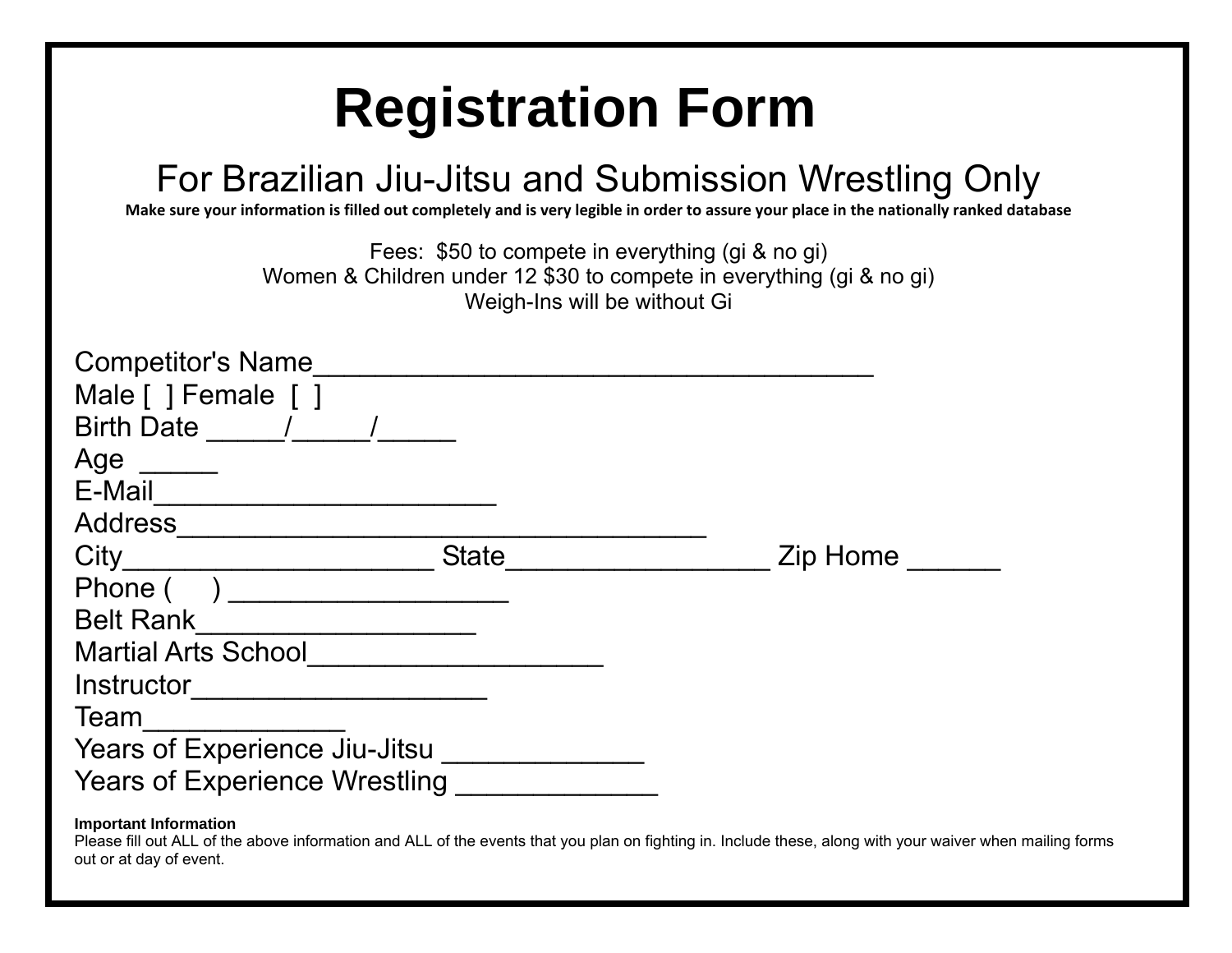| <b>MEN'S ADULT GI ONLY DIVISIONS:</b>                                                                                                                                                                                                                                                                                                                                                             |  |  |
|---------------------------------------------------------------------------------------------------------------------------------------------------------------------------------------------------------------------------------------------------------------------------------------------------------------------------------------------------------------------------------------------------|--|--|
| <b>WEIGHT CLASSES (Choose one):</b>                                                                                                                                                                                                                                                                                                                                                               |  |  |
| 149 & Under<br>White<br><b>Blue</b><br>Purple & Above<br>150-164.9<br>White<br><b>Blue</b><br>Purple & Above<br>165-179.9<br>White<br><b>Blue</b><br>Purple & Above<br>180-194.9<br><b>Blue</b><br>Purple & Above<br>White<br>195-209.9<br><b>Blue</b><br>Purple & Above<br>White<br>210-224.9<br><b>Blue</b><br>Purple & Above<br>White<br>225 & Above<br>Purple & Above<br>White<br><b>Blue</b> |  |  |
| <b>MEN'S ADULT NO-GI DIVISIONS:</b>                                                                                                                                                                                                                                                                                                                                                               |  |  |
| <b>WEIGHT CLASSES (Choose one):</b>                                                                                                                                                                                                                                                                                                                                                               |  |  |
| Rookie No Gi: (Less than a year experience or a rank of white belt in BJJ)                                                                                                                                                                                                                                                                                                                        |  |  |
|                                                                                                                                                                                                                                                                                                                                                                                                   |  |  |
| Veteran No Gi: (1+ years exp or the rank of blue belt and above)                                                                                                                                                                                                                                                                                                                                  |  |  |
| 149 & Under<br>Intermediate & Above<br>Beginner<br>Beginner<br>150-164.9<br>Intermediate & Above<br>165-179.9<br>Beginner<br>Intermediate & Above<br>Beginner<br>180-194.9<br>Intermediate & Above<br>195-209.9<br>Beginner<br>Intermediate & Above<br>210-224.9<br>Beginner<br>Intermediate & Above<br>225 & Above<br>Beginner<br>Intermediate & Above                                           |  |  |
|                                                                                                                                                                                                                                                                                                                                                                                                   |  |  |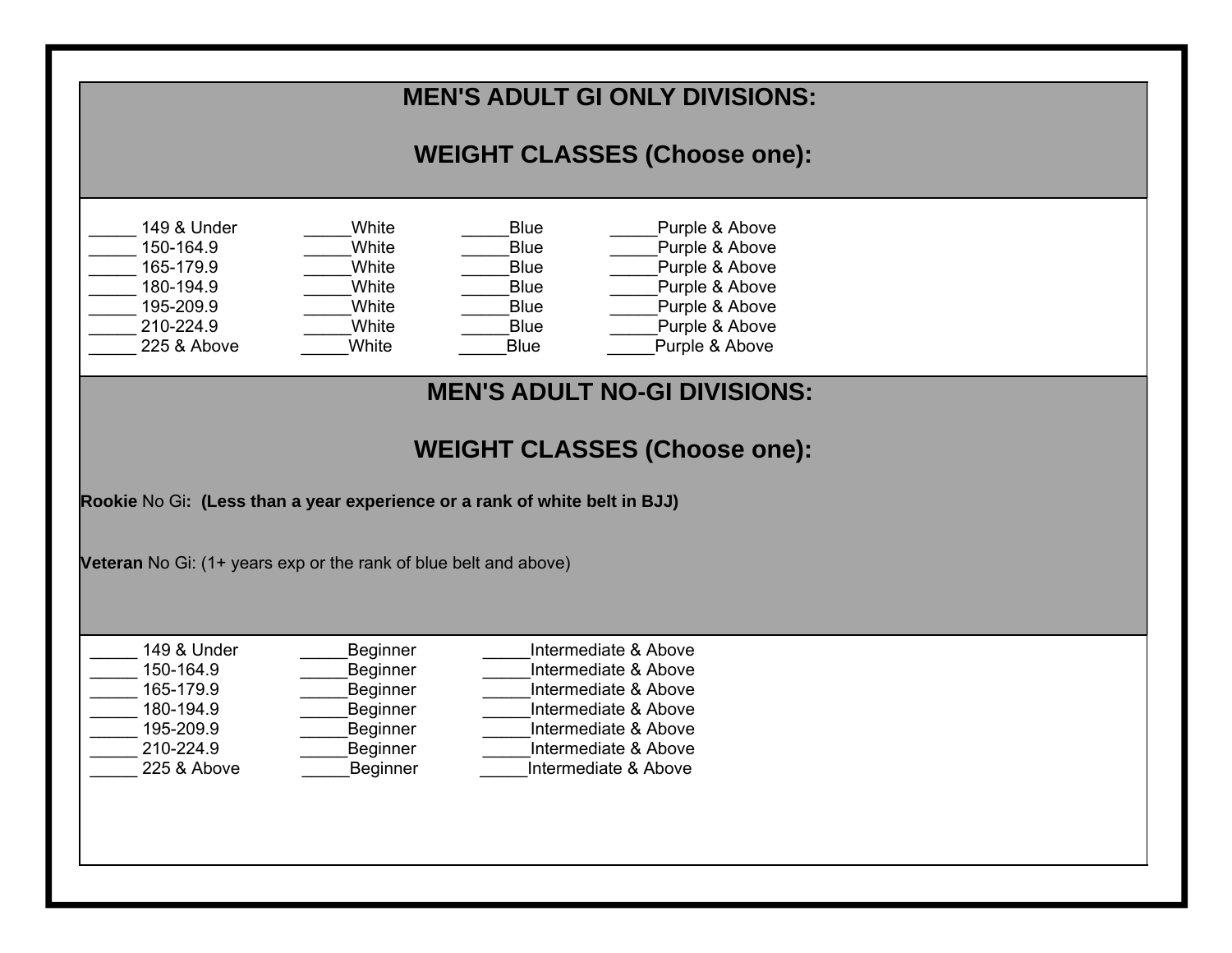| Women's Skill Levels May Be Combined                                       |  |  |
|----------------------------------------------------------------------------|--|--|
| <b>WOMEN'S ADULT GI ONLY DIVISIONS:</b>                                    |  |  |
| <b>WEIGHT CLASSES (Choose one):</b>                                        |  |  |
| 135 & Under (Lightweight)                                                  |  |  |
| ______Blue ______Purple & Above<br>White                                   |  |  |
| 136 & Over (Middleweight)                                                  |  |  |
| White ______Blue _____Purple & Above                                       |  |  |
|                                                                            |  |  |
| <b>WOMEN'S ADULT NO-GI DIVISIONS:</b>                                      |  |  |
| <b>WEIGHT CLASSES (Choose one):</b>                                        |  |  |
| Rookie No Gi: (Less than a year experience or a rank of white belt in BJJ) |  |  |
| Intermediate No Gi: (1+ years exp or the rank of blue belt and above)      |  |  |
|                                                                            |  |  |
| 135 & Under (Lightweight)                                                  |  |  |
| Rookie<br>Intermediate & Above                                             |  |  |
|                                                                            |  |  |
| 136 & Over (Middleweight)                                                  |  |  |
| Rookie<br>Intermediate & Above                                             |  |  |
|                                                                            |  |  |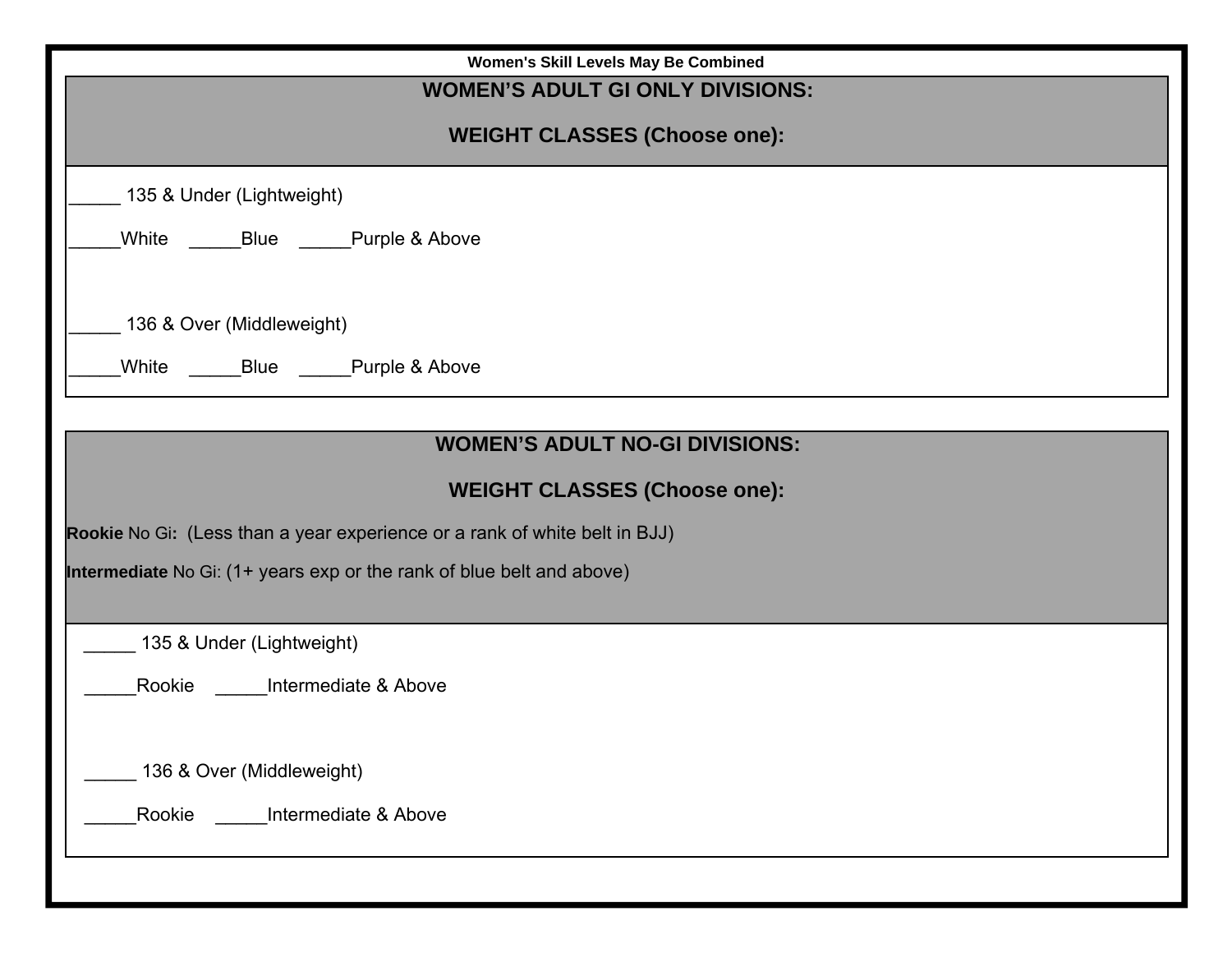| <b>KIDS &amp; TEENS</b>                                                                                                                                  |
|----------------------------------------------------------------------------------------------------------------------------------------------------------|
|                                                                                                                                                          |
| KIDS & TEEN NO-GI DIVISIONS<br>Divide Weights at the event                                                                                               |
| Weight classes for kids & teens will be divided at the tournament but the age brackets will be divided as follows:<br>Kids 6-8, 9-11, Teens 12-14, 15-17 |
| Approximate Weight Age                                                                                                                                   |
| <b>KIDS &amp; TEEN GI DIVISIONS</b><br>Divide Weights at the event                                                                                       |
| Weight classes for kids & teens will be divided at the tournament but the age brackets will be divided as follows:<br>Kids 6-8, 9-11, Teens 12-14, 15-17 |
| Approximate Weight Age                                                                                                                                   |
|                                                                                                                                                          |
|                                                                                                                                                          |